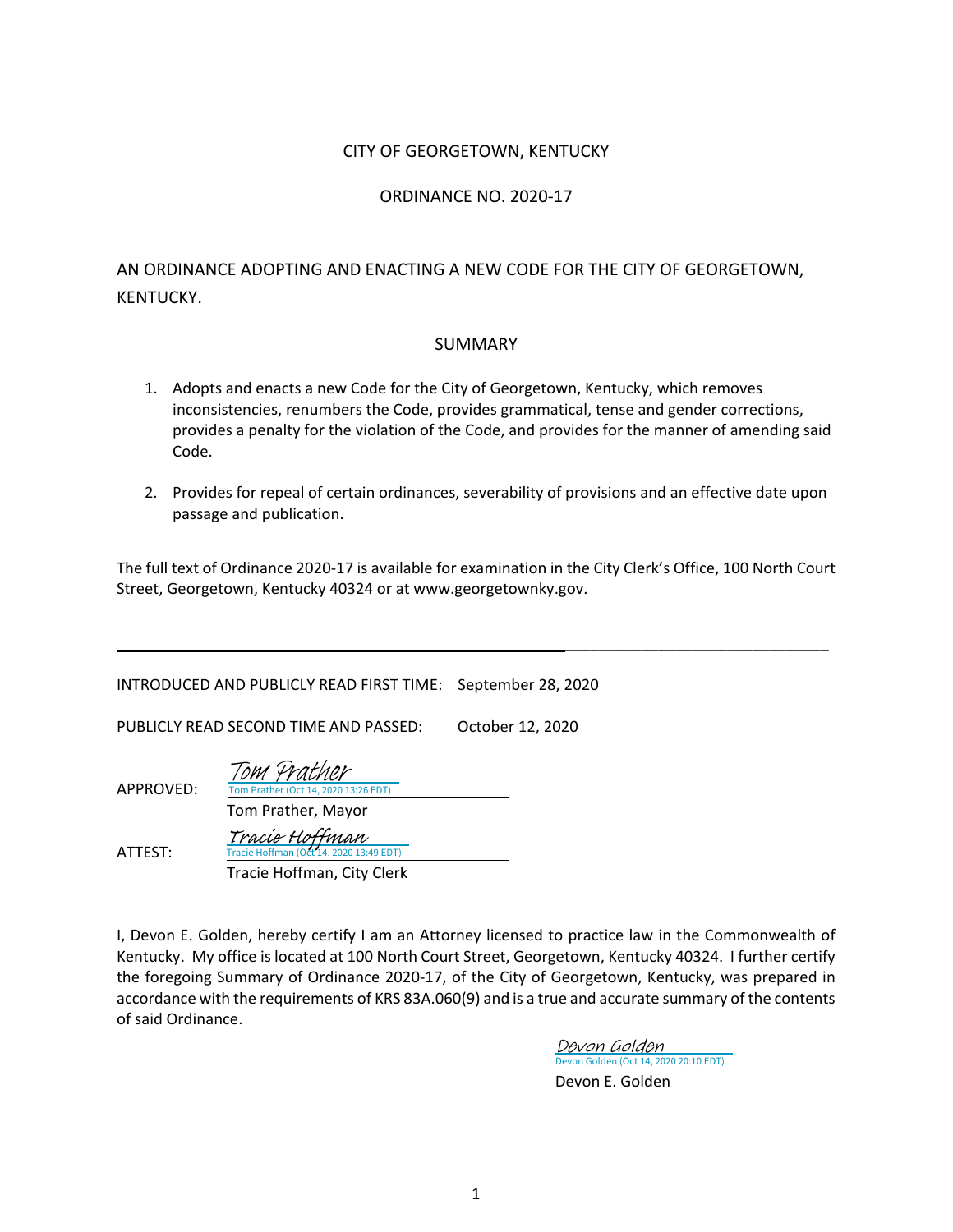## **ORDINANCE 2020-17**

# **AN ORDINANCE ADOPTING AND ENACTING A NEW CODE FOR THE CITY OF GEORGETOWN, KENTUCKY.**

## SPONSORS: David Lusby and Connie Tackett

WHEREAS, the Georgetown City Council has considered and enacted many ordinances since the last codification; and,

WHEREAS, the Georgetown City Council wishes to incorporate said ordinances into its Code;

NOW, THEREFORE, BE IT ORDAINED BY THE CITY OF GEORGETOWN, KENTUCKY:

## **SECTION ONE**

The Code entitled "The Georgetown Code," published by Municipal Code Corporation, consisting of Chapters 1 through 42, each inclusive, is adopted.

## **SECTION TWO**

All ordinances of a general and permanent nature enacted on or before March 9, 2020, and not included in the Code or recognized and continued in force by reference therein, are repealed.

## **SECTION THREE**

The repeal provided for in Section 2 hereof shall not be construed to revive any ordinance or part thereof that has been repealed by a subsequent ordinance that is repealed by this ordinance.

## **SECTION FOUR**

Unless another penalty is expressly provided, every person convicted of a violation of any provision of the Code or any ordinance, rule or regulation adopted or issued in pursuance thereof shall be punished by a fine not exceeding \$500.00 or imprisonment for a term not exceeding 30 days or by both such fine and imprisonment. Each act of violation and each day upon which any such violation shall continue or occur shall constitute a separate offense. The penalty provided by this section, unless another penalty is expressly provided, shall apply to the amendment of any Code section, whether or not such penalty is reenacted in the amendatory